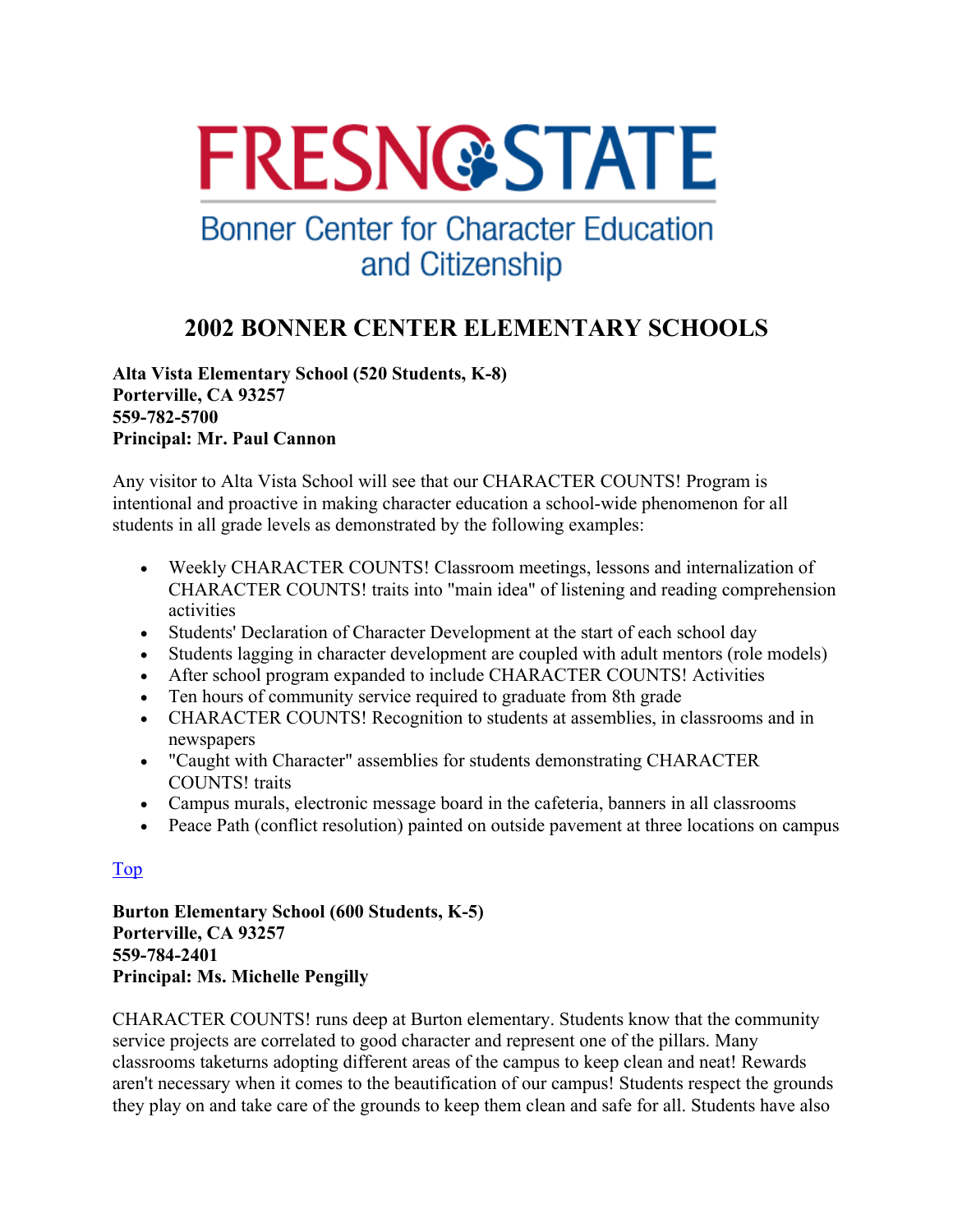supported a recycling program to earn new lunch tables for the outside area! Every Tuesday students bring recyclables from home with the help of their parents and help earn money towards the purchases of new equipment to build a better campus. So far the students have raised over \$1,500.00!

For three years, Burton has participated in several community projects that promoted good character and made all who participated proud of the end results. One major project collected pennies from home to donate to children with leukemia. Another project, Caps for Kids!, was a project where students decorated new and old hats that were then sent to Valley children's Hospital for children undergoing chemotherapy.

#### Top

#### **Clovis Elementary School (599 Students, K-6) Clovis, CA 93711 559-327-6100 Principal: Mr. Robert Hansen**

Each classroom participates in the "Pass the Pillar" program. The teacher starts the program by catching a student in an act of good character and presenting the student with a miniature pillar to place on their desk. That student must then pass the pillar on to another student caught doing good deeds. Students learn to recognize and value ethical behavior.

The most important component of our character education program is our year-round commitment to community service. The spirit of giving starts with our generous staff. From our assistant principal measuring a child's foot with a ruler and then going out to buy tennis shoes that fit, to our school nurse who buys groceries with her own money so some of our hungry kids can have an extra snack, acts of generosity occur every day.

Some of the many projects undertaken by our classrooms include: Coats for Kids; Toys for Tots; Kitten Sponsorship and cat food donations to the California Feline Foundation; donations to the American Red Cross; necessity bundles for the Poverello House; singing at local convalescent homes.

#### Top

**Crowley Elementary School (680 Students, K-6) Visalia, CA 93291 559-730-7758 Principal: Tammy Gonzalez** 

Crowley Elementary School has committed funds for the continuation of character education as well as building and expanding the program with the enthusiastic support of staff, students and parents. Bulletin boards in the cafeteria, posters and essays in the classroom and the marquee in front of the school set the tone and broadcast the theme that is the foundation of spirit of the school. Discipline measures also reflect that these traits are valued and provide the cornerstone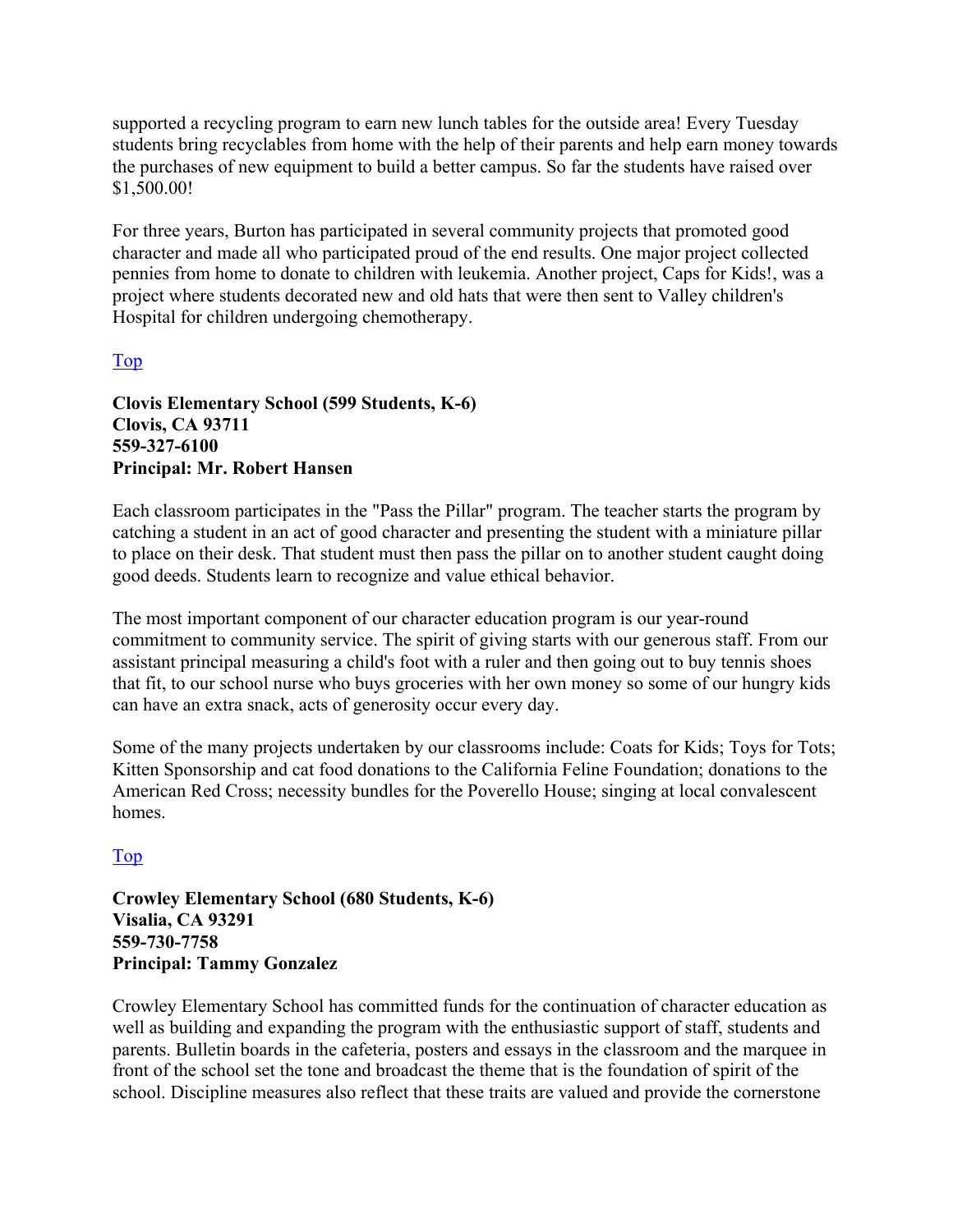of high expectations that administrators and staff support in the classroom, cafeteria and on the playground. During school detention students are assigned various writing assignments based on descriptions of the pillars, what they mean to the climate of our school, and how those traits are observable in various settings at our school.

The students at Crowley School are active participants in the beautification of the campus. Staff members and students have worked side-by-side cleaning flowerbeds, removing old growth and planting flowerbeds that line the walkway entrance. Students voluntarily pick up trash during their recesses and encourage each other to keep the site free of unsightly refuse. Since the character education program has become part of the campus philosophy, students have taken more pride in their school and there has been a marked decrease in graffiti and littering.

#### Top

#### **Fort Washington Elementary School (725 Students, K-6) Clovis, CA 93720 559-327-6600 Principal: Ms. Debra Parra**

Over the years, our GOOD DEED Tickets have reinforced the value of random acts of kindness. Children "caught being good" enter their GOOD DEED Tickets into a weekly raffle. Six children are randomly selected from the raffle bins and recognized over our Friday video announcements. In addition, our CHARACTER COUNTS! coordinator brings her bag of goodies to the playground and distributes pencils, stickers, or erasers to students who correctly answer her "character quiz" questions.

A Peer Mediation program has been initiated. One classroom teacher and our school psychologist teamed to provide 12 weeks of peer mediation training to a select group of 29 students in grades 3-5. These Fort Friends help new students make adjustments, befriend isolated students, and help resolve minor conflicts on the yard.

Our entire school community offered heartfelt assistance to the bereft survivors of the tragedies in New York and Washington, DC. Fort Washington: adopted the 144th Fighter Wing of the Air National Guard; donated nickels for New York and Coins of Caring; sent a donation in response to President Bush's plea to aid the children of Afghanistan; wrote letters of gratitude to New York firefighters; and much more.

#### Top

**Fremont Elementary School (399 Students, 3rd - 5th) Fowler, CA 93625 559-834-1691 Principal: Mr. Glen Billington**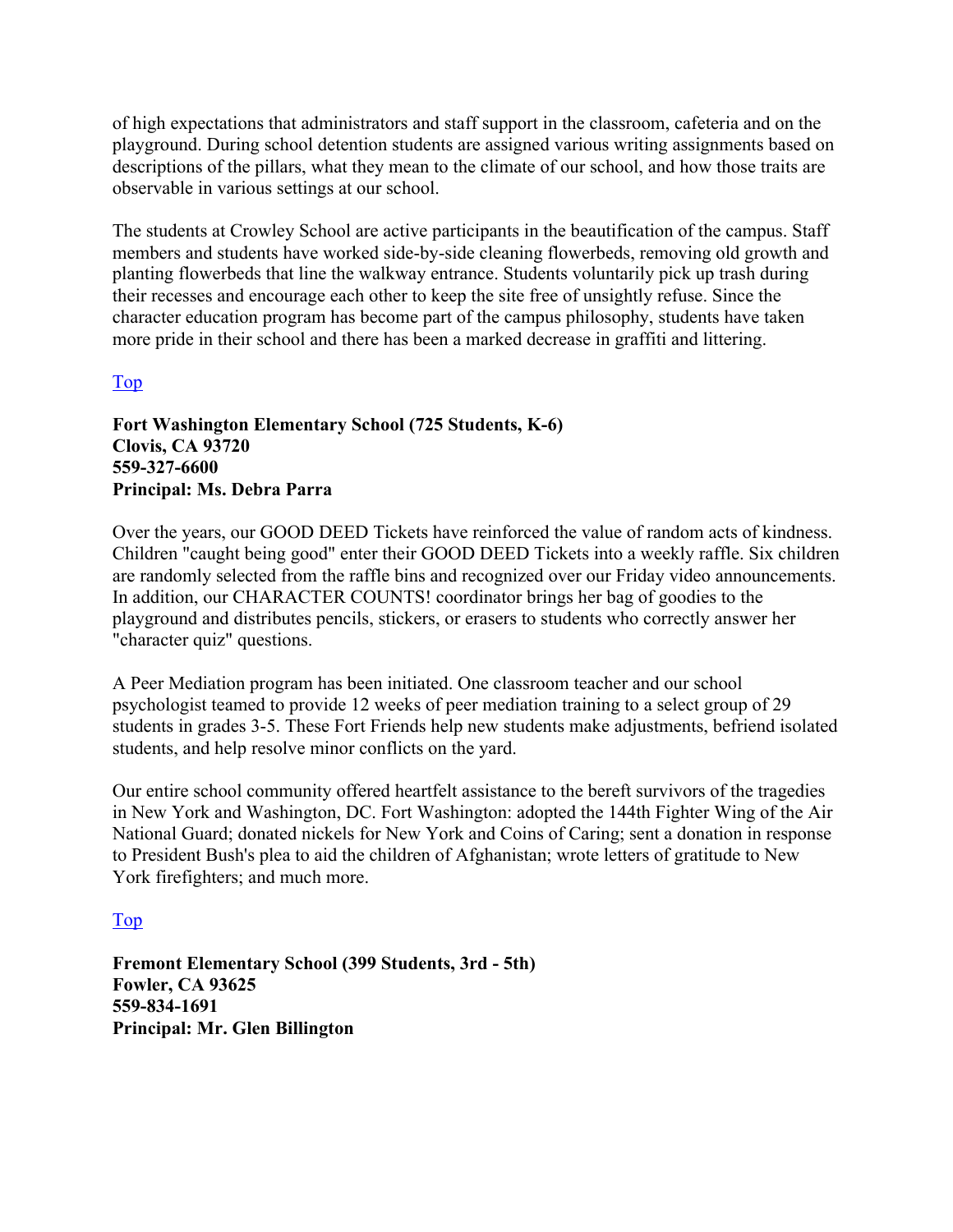Beth Feaver, our mentor teacher for Character Education, has collected character lessons done by teachers in our district (K-5) that are tied into the California State Content Standards. These lessons were compiled and disseminated to all district teachers in a binder.

Our 5th grade held a mock election. This gave our students the opportunity to actually go through the registering and voting process. The best part of this election was that the students conducted every step of the election including registering voters, giving speeches as candidates, setting up polling places, working the election booths and counting votes. This provided our students the opportunity to see how the process works.

This resulted in several service learning projects last year, such as one classroom's participation in the Shoe Box project; a 3rd grade classroom which brought items to put in backpacks to be sent to a child through Kid Care international; a group of 5th grade girls who formed a Service Club to help in the community; and a project to make a Veterans Quilt to honor the veterans in our school community.

Top

#### **Golden Valley Elementary School (495 Students, K-6) Orosi, CA 93647 559-528-9004 Principal: Robert Chavez**

Golden Valley has purchased sets of literature with the Six pillars of Character themes. These books have been placed in the library and are available for classroom checkout.

Students of the Month are selected every month to be honored and recognized. Teachers choose students based on the demonstration of one of the Six pillars of Character. Their pictures are then displayed in the school cafeteria and they are rewarded with lunch sponsored by our local McDonald's Restaurant. The Dinuba Sentinel newspaper also prints their names and photos. Golden Valley's signature character recognition award is the Golden Valley Lions medallion which is given to students who meet the requirements of exemplary character, academic and civic achievement as stated in the Golden Valley Elementary School agenda.

Golden Valley has a very active leadership Team which began the year with over 40 volunteer members. The leadership Team is responsible for creating, planning and implementing schoolwide activities including movie night; planning activity days and classroom caroling during holiday season; collecting cans of food for the needy during Thanksgiving; making Gingerbread puppets for preschool students; and, writing "letters of kindness' to teachers, family, friends and community members they felt had made a significant impact on their lives.

Top

**Jefferson Elementary School (455 Students, K-6) Sanger, CA 93657**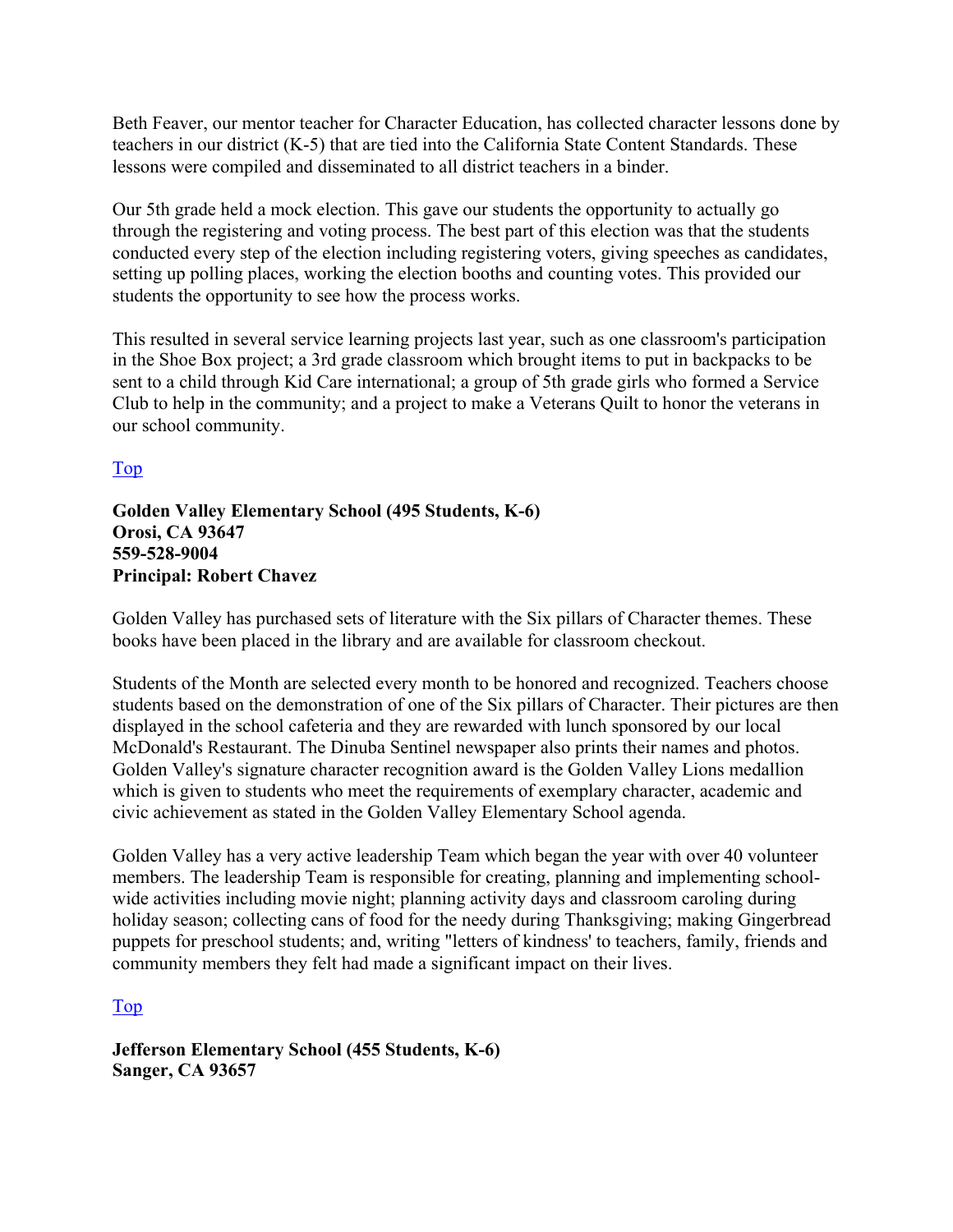#### **559-875-7851 Principal: Mr. Matt Navo**

Jefferson Elementary became a 'Community of Caring' school during the 1996-97 school year. At our Monday morning flag salute students are reminded of the value we are focusing on and informed of any upcoming Community of Caring activities. Trimester awards assemblies are a time where reading and math awards are given, and Community of Caring awards recognizing outstanding character are also awarded.

The staff of Jefferson Elementary utilizes various activities to promote positive social development, group cohesion and caring and respect for others. This year, our principal implemented the "Golden Broom", where classrooms take turns being responsible for ensuring that our campus is kept clean. Students take an active role in this and take their responsibility quite seriously. Our reading buddies program pairs younger students with older peers. For the past several years our students have sold the Kid's Day Edition of the Fresno Bee to raise money for Valley Children's hospital. Our first grade students made Christmas cards for our local convalescent hospital and visited the hospital and sang Christmas carols for the residents. The student leadership committee sponsored a Random Act of Kindness for the Jefferson staff. We provide a sit down breakfast for the staff as a thank you for all they do for the students and families of Jefferson. Students assisted in preparing and serving the breakfast.

#### Top

**Malaga Elementary School (201 Students, K-5) Fowler, CA 93625 559-834-2591 Principal: Ms. Arpi Keledjian** 

All grade levels at Malaga School participate in the Character Education program. As a part of the science and math study in the upper grades, character education comes into play with drug prevention education reinforced by an officer from the Fresno County Sheriff's Department. And as an example of cross curriculum values instruction, Malaga teachers have widened the pillar of Respect to include respect for the environment and conservation. The Second Step program designed to teach violence prevention, develop empathy for others, cooperation, anger management and problem-solving skills is also in place. Pam Tesmer, a Malaga teacher, developed a responsibility program specifically designed for students in the middle grades as they become more loaded down with homework and need to work independently in class. Students in grads K-3 are screened for inclusion in the primary intervention Program. That program assists children who have school adjustment difficulties through one-on-one interactive play with a trained practitioner. Upper grade teachers have infused character education in the physical education program as they have taught teams to cooperate toward a goal, how to disagree appropriately and how to be a good sport. The principal has provided teachers with "Teaching Tolerance", a magazine that focuses on diversity and provides examples of fairness, equity and caring and respect for others.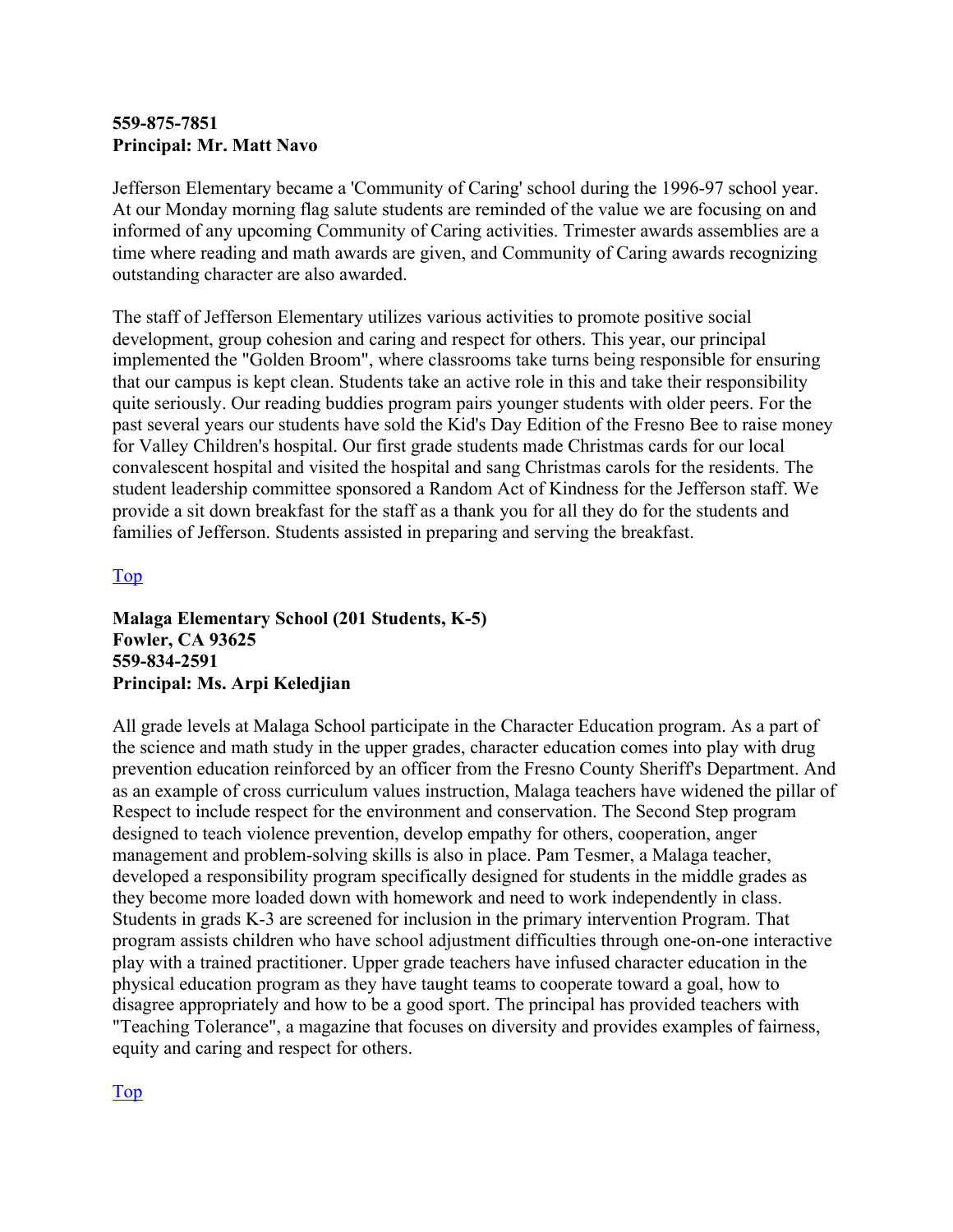#### **Marshall Elementary School (350 Students, K-2) Fowler, CA 93625 559-834-2915 Principal: Mr. Jim Flake**

A Safety patrol was implemented to assist with monitoring the corridors. Second graders are selected to monitor appropriate conduct in the halls. Students are selected for safety patrol based on their good behavior, completion of assignments, and school attendance.

Core values are taught in monthly themes. Teachers weave these values into existing lessons as appropriate. The intention of creating character education was to integrate these positive concepts into the already existing curriculum rather than to add additional lessons to the day.

At the end of the quarter an Awards Assembly is held. Parents are notified of this honor in a written letter from the principal. During the awards assembly, the child's teacher presents the certificate to the child while the principal reads a rationale written by the teacher describing why this child was deserving of this honor.

Top

**Nelson Elementary School (607 Students, K-6) Clovis, CA 93650 559-327-7600 Principal: Ms. Isabel Facio** 

Developmentally, Nelson students are taught character virtues at their level. Character curriculum taught at each grade level is targeted to the students' level. As student moves through the grade levels, the curriculum builds upon past knowledge and lessons. In a sense, all that is learned about good character traits is culminated at our sixth grade camp trip to the Regional Learning Center in Sonora. Our final activity in Sonora is a "Ropes" course in which sixth grade students must be able to "work as a team" and be able to "trust" their fellow classmates. These relationships built through trust, caring, respect, and fairness will last a lifetime.

Each morning during the daily school-wide announcements, administrators and students cite examples of good character and state the character of the month. Within the classroom, students benefit from cooperative grouping and study literature related to character building. Students study heroes, community leaders, and famous people in history and discuss and inspire admiration for their character traits. We annually host a Multi-cultural Festival for the students and community guests.

The Exemplary Roadrunner Award (Block "N") is the highest award a student may earn at nelson Elementary. The criteria for this award reflect well-rounded participation and service as well as achievement. This award brings together the expectation at Nelson for students to develop in mind, body and spirit.

Top